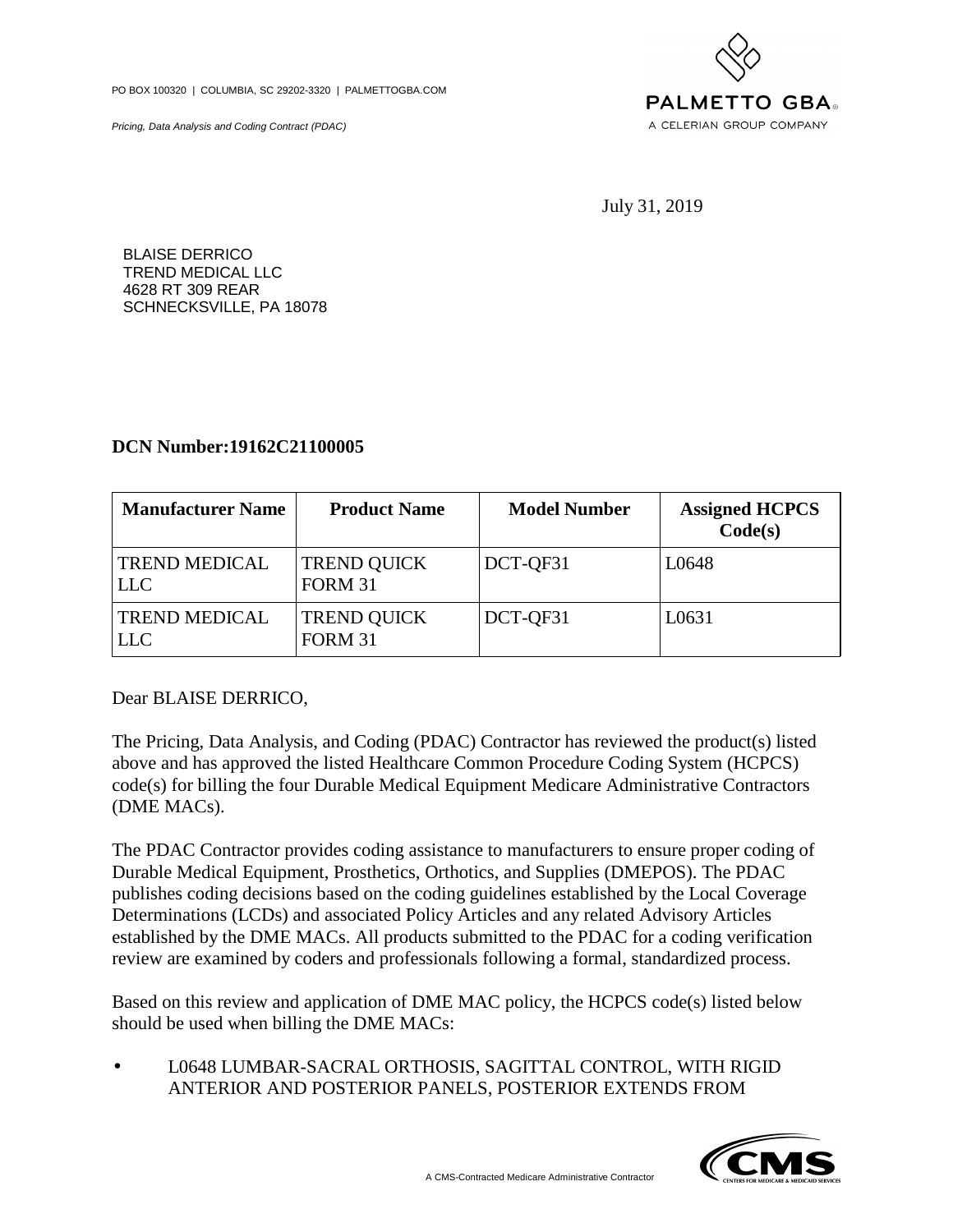SACROCOCCYGEAL JUNCTION TO T-9 VERTEBRA, PRODUCES INTRACAVITARY PRESSURE TO REDUCE LOAD ON THE INTERVERTEBRAL DISCS, INCLUDES STRAPS, CLOSURES, MAY INCLUDE PADDING, SHOULDER STRAPS, PENDULOUS ABDOMEN DESIGN, PREFABRICATED, OFF-THE-SHELF • L0631 LUMBAR-SACRAL ORTHOSIS, SAGITTAL CONTROL, WITH RIGID ANTERIOR AND POSTERIOR PANELS, POSTERIOR EXTENDS FROM SACROCOCCYGEAL JUNCTION TO T-9 VERTEBRA, PRODUCES INTRACAVITARY PRESSURE TO REDUCE LOAD ON THE INTERVERTEBRAL DISCS, INCLUDES STRAPS, CLOSURES, MAY INCLUDE PADDING, SHOULDER STRAPS, PENDULOUS ABDOMEN DESIGN, PREFABRICATED ITEM THAT HAS BEEN TRIMMED, BENT, MOLDED, ASSEMBLED, OR OTHERWISE CUSTOMIZED TO FIT A SPECIFIC PATIENT BY AN INDIVIDUAL WITH EXPERTISE

If you disagree with this decision, you may request a reconsideration within 45 days of the letter's date and provide evidence to substantiate a reconsideration of PDAC's original coding determination. To request a reconsideration, complete the Reconsideration Request form located on the PDAC website at www.dmepdac.com. If your request for a reconsideration is made after the 45-day time frame, it will require a new application and documentation to support the request.

It is the responsibility of manufacturers and distributors to notify the PDAC immediately of any changes involving their products, as listed on the Product Classification List (PCL) on the Durable Medical Equipment Coding System (DMECS). Further information for requesting updates to the PCL can be found on the PDAC website at www.dmepdac.com. It is also the responsibility of manufacturers and distributors to assure their websites and product marketing materials accurately reflect the product reviewed by the PDAC and the coding decision assigned.

An assignment of the HCPCS code(s) to product(s) is not an approval or endorsement of the product(s) by Medicare or Palmetto GBA; nor does it imply or guarantee claim reimbursement or coverage.

If you have questions about policy, claim coverage or reimbursement, please contact the DME MAC for your jurisdiction. For other questions, contact the PDAC HCPCS Helpline at the address listed above or by telephone at (877) 735-1326. The Contact Center is open Monday through Friday from 9:30 a.m. to 5:00 p.m. EST.

Sincerely,

Pricing, Data Analysis, and Coding Contract (PDAC) Palmetto GBA, LLC